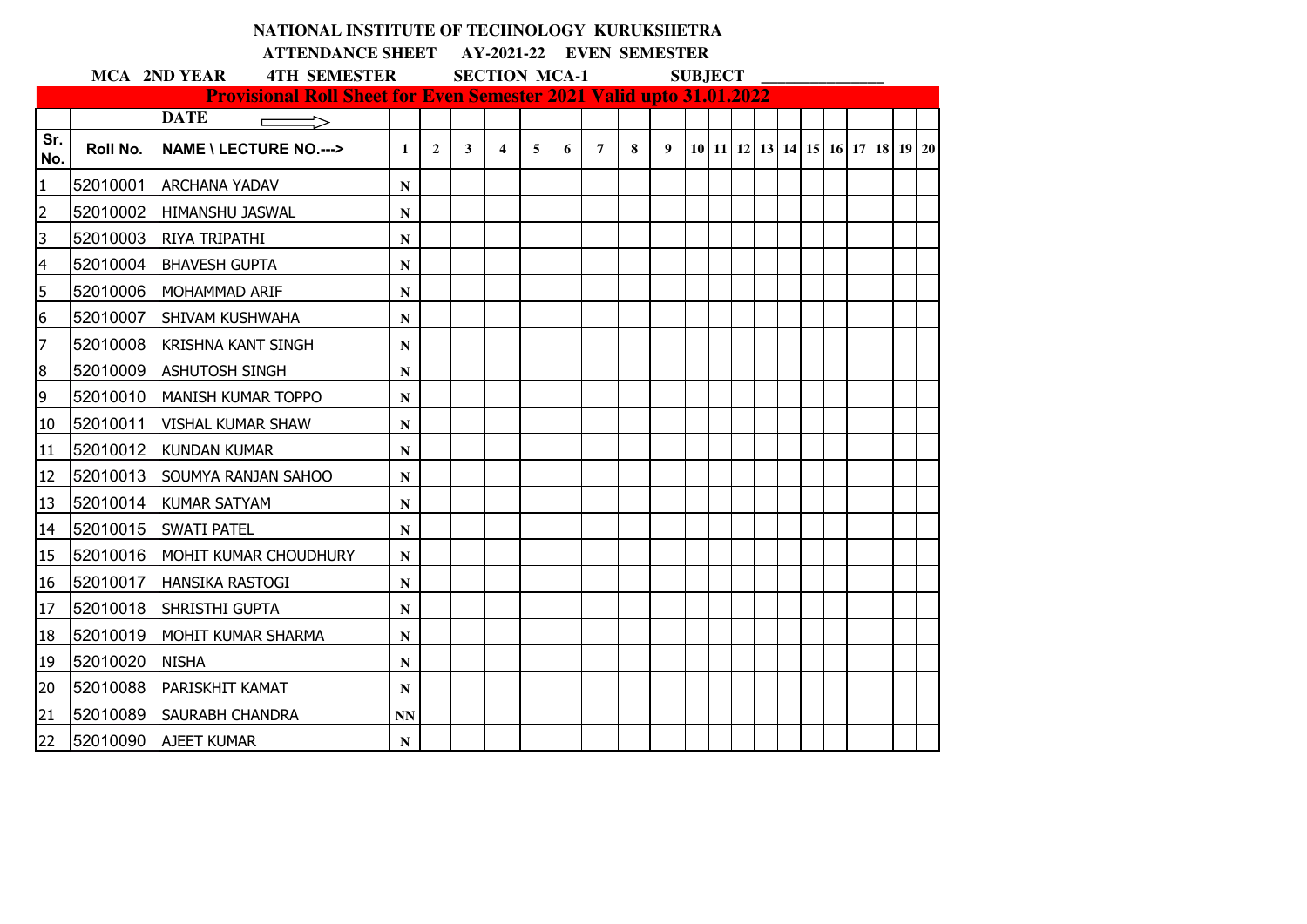|                |             | NATIONAL INSTITUTE OF TECHNOLOGY KURUKSHETRA                                                                             |              |                |                      |                         |   |                          |                |   |                  |                |  |  |  |                                                      |  |
|----------------|-------------|--------------------------------------------------------------------------------------------------------------------------|--------------|----------------|----------------------|-------------------------|---|--------------------------|----------------|---|------------------|----------------|--|--|--|------------------------------------------------------|--|
|                |             | <b>ATTENDANCE SHEET</b>                                                                                                  |              |                |                      |                         |   | AY-2021-22 EVEN SEMESTER |                |   |                  |                |  |  |  |                                                      |  |
|                |             | <b>4TH SEMESTER</b><br><b>MCA 2ND YEAR</b><br><b>Provisional Roll Sheet for Even Semester 2021 Valid upto 31.01.2022</b> |              |                | <b>SECTION MCA-2</b> |                         |   |                          |                |   |                  | <b>SUBJECT</b> |  |  |  |                                                      |  |
|                |             | <b>DATE</b><br>$\Rightarrow$<br>$\Box$                                                                                   |              |                |                      |                         |   |                          |                |   |                  |                |  |  |  |                                                      |  |
| Sr.<br>No.     | Roll No.    | <b>NAME \ LECTURE NO.---&gt;</b>                                                                                         | $\mathbf{1}$ | $\overline{2}$ | 3                    | $\overline{\mathbf{4}}$ | 5 | 6                        | $\overline{7}$ | 8 | $\boldsymbol{9}$ |                |  |  |  | 10   11   12   13   14   15   16   17   18   19   20 |  |
| 1              | 52010021    | <b>RAKSHA GUPTA</b>                                                                                                      | N            |                |                      |                         |   |                          |                |   |                  |                |  |  |  |                                                      |  |
| $\overline{2}$ | 52010022    | <b>ANUSHIKA SRIVASTAVA</b>                                                                                               | ${\bf N}$    |                |                      |                         |   |                          |                |   |                  |                |  |  |  |                                                      |  |
| $\overline{3}$ | 52010024    | <b>SHUBHAM THAKRE</b>                                                                                                    | ${\bf N}$    |                |                      |                         |   |                          |                |   |                  |                |  |  |  |                                                      |  |
| 4              | 52010025    | <b>VIDUSHI GUPTA</b>                                                                                                     | ${\bf N}$    |                |                      |                         |   |                          |                |   |                  |                |  |  |  |                                                      |  |
| 5              | 52010026    | <b>RAMAN MITTAL</b>                                                                                                      | N            |                |                      |                         |   |                          |                |   |                  |                |  |  |  |                                                      |  |
| 6              |             | 52010027 KANAV SANDHIR                                                                                                   | $\mathbf N$  |                |                      |                         |   |                          |                |   |                  |                |  |  |  |                                                      |  |
| 7              | 52010028    | <b>IMAYANK KUMAR GUPTA</b>                                                                                               | ${\bf N}$    |                |                      |                         |   |                          |                |   |                  |                |  |  |  |                                                      |  |
| 8              | 52010029    | <b>HARSH VERMA</b>                                                                                                       | ${\bf N}$    |                |                      |                         |   |                          |                |   |                  |                |  |  |  |                                                      |  |
| 9              | 52010030    | <b>GAURAV CHAUDAHRY</b>                                                                                                  | $\mathbf N$  |                |                      |                         |   |                          |                |   |                  |                |  |  |  |                                                      |  |
|                | 10 52010031 | <b>MITANSHI JAIN</b>                                                                                                     | N            |                |                      |                         |   |                          |                |   |                  |                |  |  |  |                                                      |  |
|                | 11 52010032 | <b>RISHI TRIPATHI</b>                                                                                                    | N            |                |                      |                         |   |                          |                |   |                  |                |  |  |  |                                                      |  |
|                | 12 52010033 | <b>TUSHAR JAIN</b>                                                                                                       | ${\bf N}$    |                |                      |                         |   |                          |                |   |                  |                |  |  |  |                                                      |  |
|                | 13 52010034 | <b>TANUJ SINGH NAYAL</b>                                                                                                 | N            |                |                      |                         |   |                          |                |   |                  |                |  |  |  |                                                      |  |
|                | 14 52010035 | <b>SANDEEP</b>                                                                                                           | N            |                |                      |                         |   |                          |                |   |                  |                |  |  |  |                                                      |  |
|                | 15 52010036 | <b>SWATI MEHRA</b>                                                                                                       | ${\bf N}$    |                |                      |                         |   |                          |                |   |                  |                |  |  |  |                                                      |  |
|                | 16 52010037 | <b>PRAVIND KUMAR</b>                                                                                                     | N            |                |                      |                         |   |                          |                |   |                  |                |  |  |  |                                                      |  |
| 17             | 52010038    | <b>SANHEEN SETHI</b>                                                                                                     | N            |                |                      |                         |   |                          |                |   |                  |                |  |  |  |                                                      |  |
|                | 18 52010039 | <b>AMBUJ BHARATI</b>                                                                                                     | $\mathbf N$  |                |                      |                         |   |                          |                |   |                  |                |  |  |  |                                                      |  |
|                | 19 52010040 | <b>KAJAL GUPTA</b>                                                                                                       | ${\bf N}$    |                |                      |                         |   |                          |                |   |                  |                |  |  |  |                                                      |  |
|                | 20 52010091 | <b>ABHISHEK KUMAR</b>                                                                                                    | ${\bf N}$    |                |                      |                         |   |                          |                |   |                  |                |  |  |  |                                                      |  |
| 21             | 52010092    | NEERAJ RAVI PRATAP                                                                                                       | N            |                |                      |                         |   |                          |                |   |                  |                |  |  |  |                                                      |  |
|                | 22 52010093 | <b>Vivek Lakra</b>                                                                                                       | $\mathbf N$  |                |                      |                         |   |                          |                |   |                  |                |  |  |  |                                                      |  |
|                | 23 52010094 | <b>RAVI SAHU</b>                                                                                                         | N            |                |                      |                         |   |                          |                |   |                  |                |  |  |  |                                                      |  |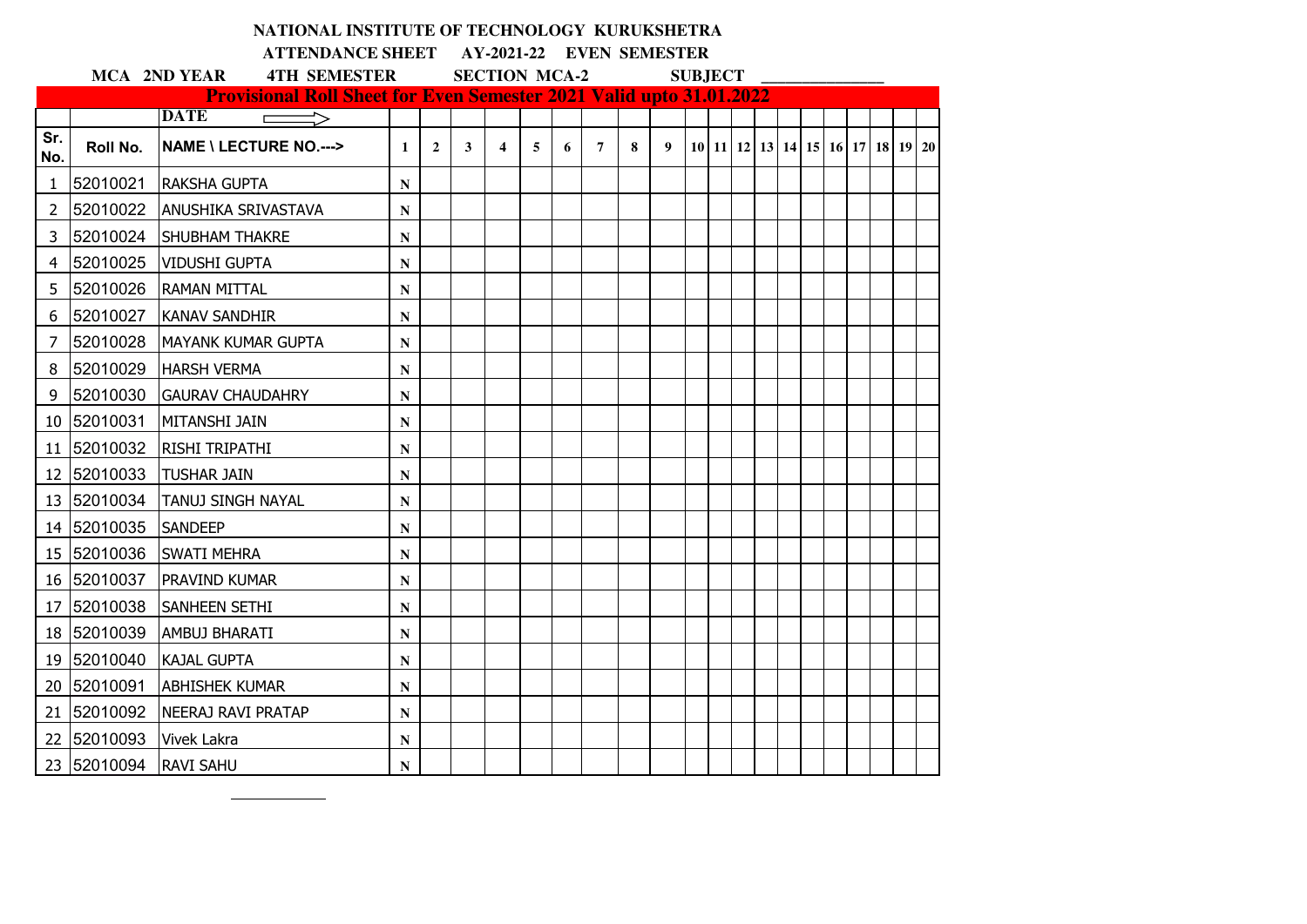|                |          | NATIONAL INSTITUTE OF TECHNOLOGY KURUKSHETRA                                                                      |                                                  |                |   |                         |   |   |                |   |                  |                |  |  |  |                                  |  |
|----------------|----------|-------------------------------------------------------------------------------------------------------------------|--------------------------------------------------|----------------|---|-------------------------|---|---|----------------|---|------------------|----------------|--|--|--|----------------------------------|--|
|                |          | <b>ATTENDANCE SHEET</b>                                                                                           | AY-2021-22 EVEN SEMESTER<br><b>SECTION MCA-3</b> |                |   |                         |   |   |                |   |                  |                |  |  |  |                                  |  |
|                |          | <b>4TH SEMESTER</b><br>MCA 2ND YEAR<br><b>Provisional Roll Sheet for Even Semester 2021 Valid upto 31.01.2022</b> |                                                  |                |   |                         |   |   |                |   |                  | <b>SUBJECT</b> |  |  |  |                                  |  |
|                |          | <b>DATE</b>                                                                                                       |                                                  |                |   |                         |   |   |                |   |                  |                |  |  |  |                                  |  |
| Sr.<br>No.     | Roll No. | <b>NAME \ LECTURE NO.---&gt;</b>                                                                                  | $\mathbf{1}$                                     | $\overline{2}$ | 3 | $\overline{\mathbf{4}}$ | 5 | 6 | $\overline{7}$ | 8 | $\boldsymbol{9}$ |                |  |  |  | 10 11 12 13 14 15 16 17 18 19 20 |  |
| $\mathbf{1}$   | 52010041 | <b>UJJAWAL RANGA</b>                                                                                              | N                                                |                |   |                         |   |   |                |   |                  |                |  |  |  |                                  |  |
| $\overline{2}$ | 52010042 | <b>DEEPALI SHARMA</b>                                                                                             | ${\bf N}$                                        |                |   |                         |   |   |                |   |                  |                |  |  |  |                                  |  |
| 3              | 52010043 | PRASOON VARSHNEY                                                                                                  | N                                                |                |   |                         |   |   |                |   |                  |                |  |  |  |                                  |  |
| 4              | 52010044 | <b>SUBHAM</b>                                                                                                     | N                                                |                |   |                         |   |   |                |   |                  |                |  |  |  |                                  |  |
| 5              | 52010045 | <b>DIVYA PRAKASH</b>                                                                                              | ${\bf N}$                                        |                |   |                         |   |   |                |   |                  |                |  |  |  |                                  |  |
| $\overline{6}$ | 52010046 | <b>ZUBAIR BEG</b>                                                                                                 | N                                                |                |   |                         |   |   |                |   |                  |                |  |  |  |                                  |  |
| $\overline{7}$ | 52010047 | <b>MANIKA SHARMA</b>                                                                                              | ${\bf N}$                                        |                |   |                         |   |   |                |   |                  |                |  |  |  |                                  |  |
| $\bf 8$        | 52010048 | MUKUL KUMAR SPEIYA                                                                                                | ${\bf N}$                                        |                |   |                         |   |   |                |   |                  |                |  |  |  |                                  |  |
| 9              | 52010049 | <b>JYOTI GUPTA</b>                                                                                                | N                                                |                |   |                         |   |   |                |   |                  |                |  |  |  |                                  |  |
| 10             | 52010050 | <b>NITIN MEENA</b>                                                                                                | $\mathbf N$                                      |                |   |                         |   |   |                |   |                  |                |  |  |  |                                  |  |
| 11             | 52010051 | <b>ADITYA MANDAL</b>                                                                                              | ${\bf N}$                                        |                |   |                         |   |   |                |   |                  |                |  |  |  |                                  |  |
| 12             | 52010052 | SHAILJA CHAUHAN                                                                                                   | N                                                |                |   |                         |   |   |                |   |                  |                |  |  |  |                                  |  |
| 13             | 52010053 | <b>SHIVANGI AGARWAL</b>                                                                                           | $\mathbf N$                                      |                |   |                         |   |   |                |   |                  |                |  |  |  |                                  |  |
| 14             | 52010054 | <b>ADARSH SARDAR</b>                                                                                              | N                                                |                |   |                         |   |   |                |   |                  |                |  |  |  |                                  |  |
| 15             | 52010055 | <b>BRAJESH KUMAR</b>                                                                                              | N                                                |                |   |                         |   |   |                |   |                  |                |  |  |  |                                  |  |
| 16             | 52010056 | <b>NITEEN KUMAR</b>                                                                                               | N                                                |                |   |                         |   |   |                |   |                  |                |  |  |  |                                  |  |
| 17             | 52010057 | <b>VINAY SINGH</b>                                                                                                | ${\bf N}$                                        |                |   |                         |   |   |                |   |                  |                |  |  |  |                                  |  |
| 18             | 52010058 | <b>DIVYAM ATRI</b>                                                                                                | N                                                |                |   |                         |   |   |                |   |                  |                |  |  |  |                                  |  |
| 19             | 52010059 | <b>SHUBHAM SINGH</b>                                                                                              | N                                                |                |   |                         |   |   |                |   |                  |                |  |  |  |                                  |  |
| 20             | 52010060 | <b>HARSHIT CARPENTER</b>                                                                                          | N                                                |                |   |                         |   |   |                |   |                  |                |  |  |  |                                  |  |
| 21             | 52010085 | <b>SURAJ S</b>                                                                                                    | ${\bf N}$                                        |                |   |                         |   |   |                |   |                  |                |  |  |  |                                  |  |
| 22             | 52010086 | <b>BHUPESH NAMA</b>                                                                                               | <b>NN</b>                                        |                |   |                         |   |   |                |   |                  |                |  |  |  |                                  |  |
| 23             | 52010087 | Shubham Kalson                                                                                                    | ${\bf N}$                                        |                |   |                         |   |   |                |   |                  |                |  |  |  |                                  |  |